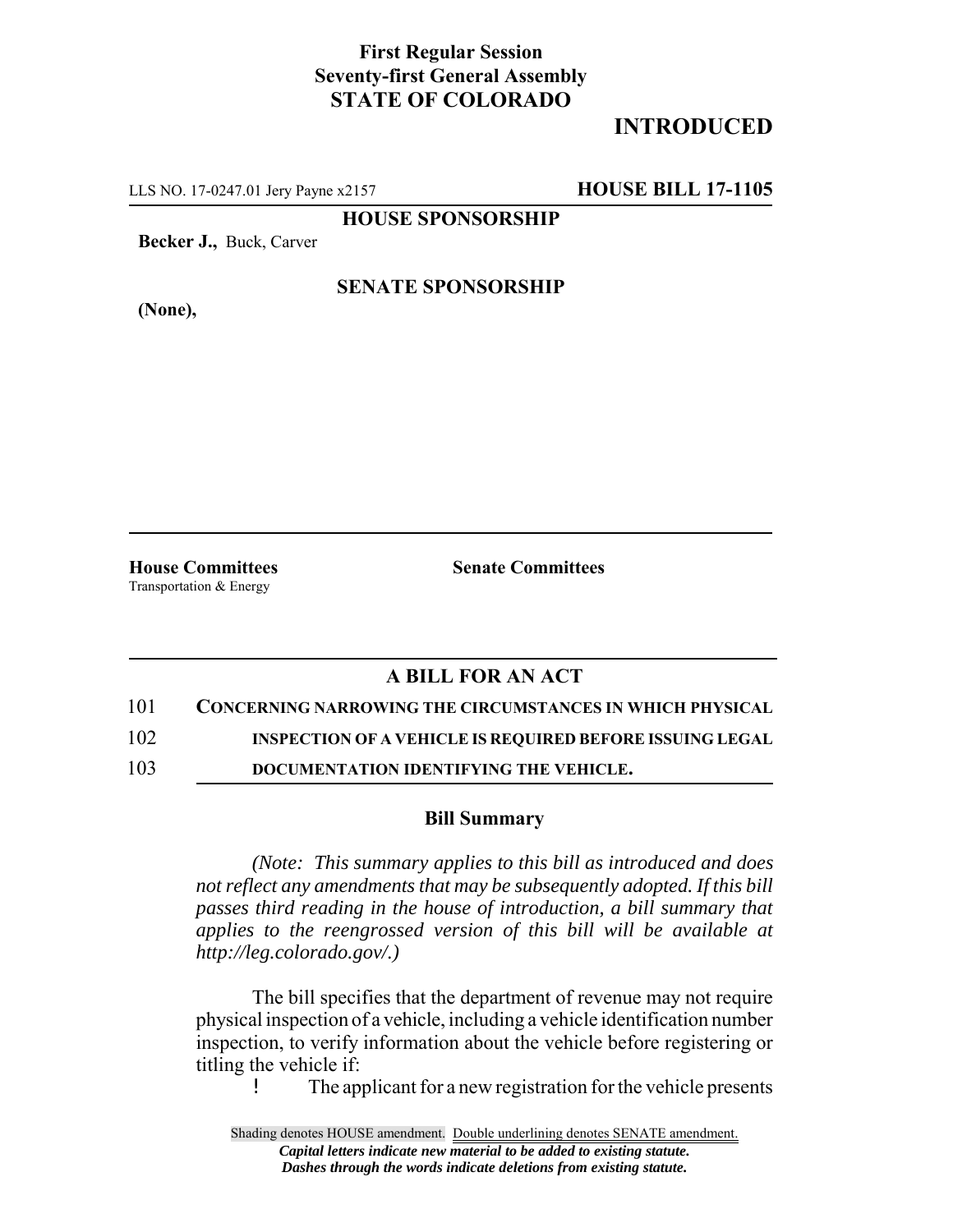either a copy of a manufacturer's certificate of origin or a purchase receipt from the dealer or the out-of-state seller and either document indicates that the applicant purchased the vehicle as new; or

- ! At the time of application, the vehicle is currently registered or titled in another Colorado county.
- *Be it enacted by the General Assembly of the State of Colorado:*
- 

**SECTION 1.** In Colorado Revised Statutes, 42-3-105, **amend**

(1)(c)(I) introductory portion; and **add** (1)(c)(I.5) as follows:

 **42-3-105. Application for registration - tax.** (1) (c) (I) EXCEPT 5 AS PROVIDED IN SUBSECTION  $(1)(c)(I.5)$  OF THIS SECTION, the department may require those vehicle-related entities specified by rule to verify information concerning any vehicle through the physical inspection of 8 such THE vehicle. The information required to be verified by such a 9 physical inspection shall MUST include:

 (I.5) THE DEPARTMENT SHALL NOT REQUIRE A PHYSICAL 11 INSPECTION AS A CONDITION FOR REGISTRATION OF A VEHICLE IF:

 (A) THE APPLICANT FOR A NEW REGISTRATION FOR THE VEHICLE PRESENTS EITHER A COPY OF A MANUFACTURER'S CERTIFICATE OF ORIGIN OR A PURCHASE RECEIPT FROM THE DEALER OR THE OUT-OF-STATE SELLER FROM WHOM THE APPLICANT PURCHASED THE VEHICLE AND EITHER DOCUMENT INDICATES THAT THE APPLICANT PURCHASED THE VEHICLE AS NEW; OR

 (B) AT THE TIME OF APPLICATION, THE VEHICLE IS CURRENTLY REGISTERED IN ANOTHER COUNTY OF THE STATE.

 **SECTION 2.** In Colorado Revised Statutes, 42-6-107, **amend** (1)(b) as follows:

**42-6-107. Certificates of title - contents - rules.**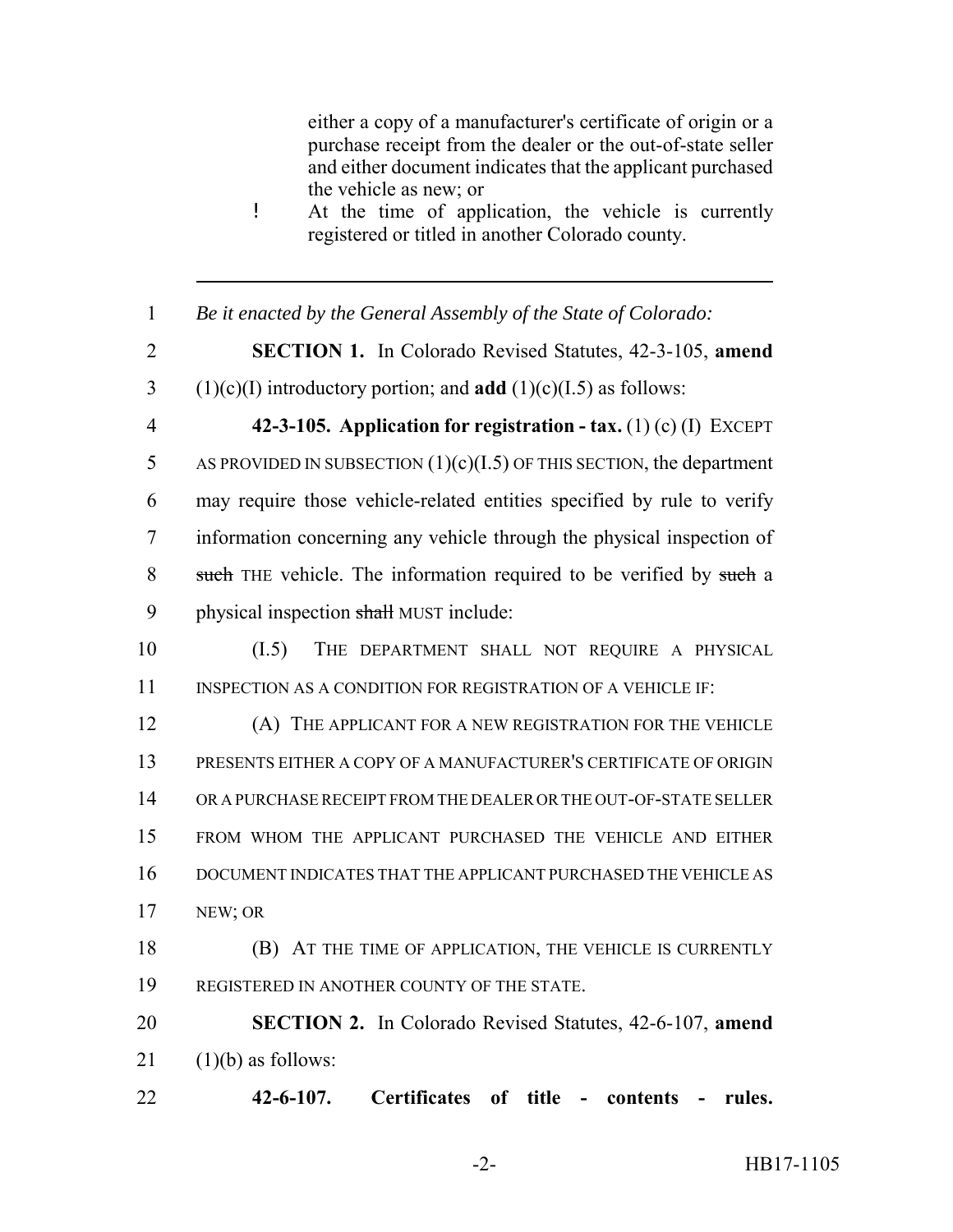(1) (b) (I) EXCEPT AS OTHERWISE PROVIDED IN SUBSECTION (1)(b)(II) OF THIS SECTION, the department may require those vehicle-related entities specified by regulation to verify information concerning a vehicle through 4 the physical inspection of such THE vehicle. The information required to 5 be verified by such a physical inspection shall MUST include the vehicle identification number or numbers, the make of vehicle, the vehicle model, 7 the type of vehicle, the year of manufacture of such THE vehicle, the type 8 of fuel used by such THE vehicle, the odometer reading of such THE 9 vehicle, and such other information as may be required by the department. 10 For the purposes of this paragraph  $(b)$  SUBSECTION  $(1)(b)$ , "vehicle-related 11 entity" means an authorized agent or designated employee of such THE agent, a Colorado law enforcement officer, a licensed Colorado dealer, a licensed inspection and readjustment station, or a licensed diesel inspection station.

 (II) THE DEPARTMENT SHALL NOT REQUIRE A PHYSICAL INSPECTION AS A CONDITION FOR ISSUANCE OF A CERTIFICATE OF TITLE FOR A VEHICLE IF:

 (A) THE APPLICANT FOR A CERTIFICATE OF TITLE FOR THE VEHICLE PRESENTS EITHER A COPY OF A MANUFACTURER'S CERTIFICATE OF ORIGIN OR A PURCHASE RECEIPT FROM THE DEALER OR THE OUT-OF-STATE SELLER FROM WHOM THE APPLICANT PURCHASED THE VEHICLE AND EITHER DOCUMENT INDICATES THAT THE APPLICANT PURCHASED THE VEHICLE AS NEW; OR

 (B) AT THE TIME OF APPLICATION, THE VEHICLE IS CURRENTLY 25 TITLED IN ANOTHER COUNTY OF THE STATE.

 **SECTION 3.** In Colorado Revised Statutes, 42-6-119, **amend** (4) as follows: